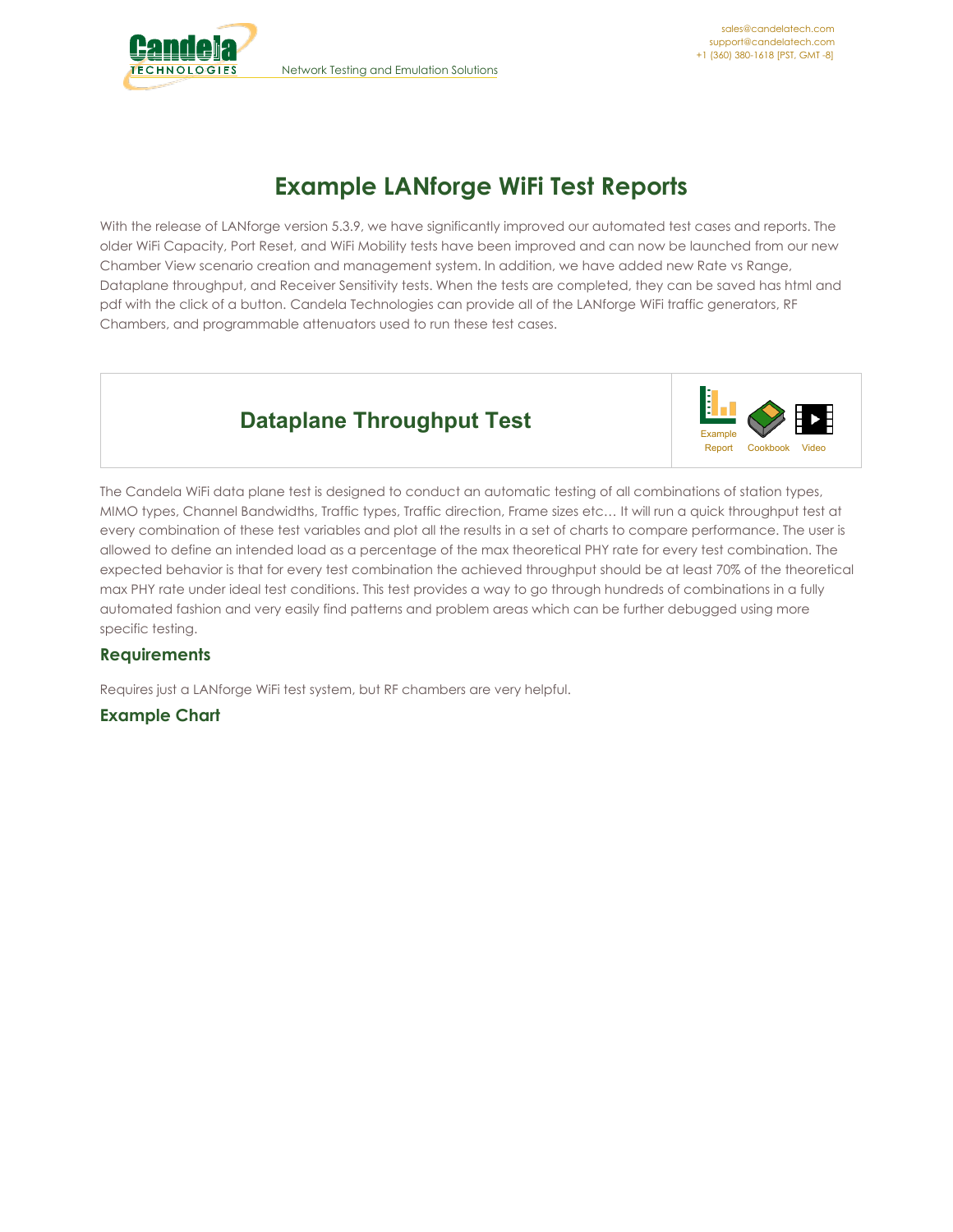

#### **Example Report**

Example [Dataplane](http://www.candelatech.com/examples/dataplane-report-2019-06-01-06-34-54.pdf) report.

#### **Cookbook**

[Dataplane](http://www.candelatech.com/cookbook.php?vol=wifire&book=dataplane) Cookbook



This test measures the performance over distance of the Device Under Test. Distance is emulated using programmable attenuation and a throughput test is run at each distance/RSSI step and plotted on a chart. The test allows the user to plot RSSI curves both upstream and downstream for different types of traffic and different station types.

#### **Requirements**

Requires LANforge WiFi test system, programmable attenuator. RF Chambers are required to test at the lowest signal levels, but you can test at modestly weak signal without chambers.

#### **Sample Report**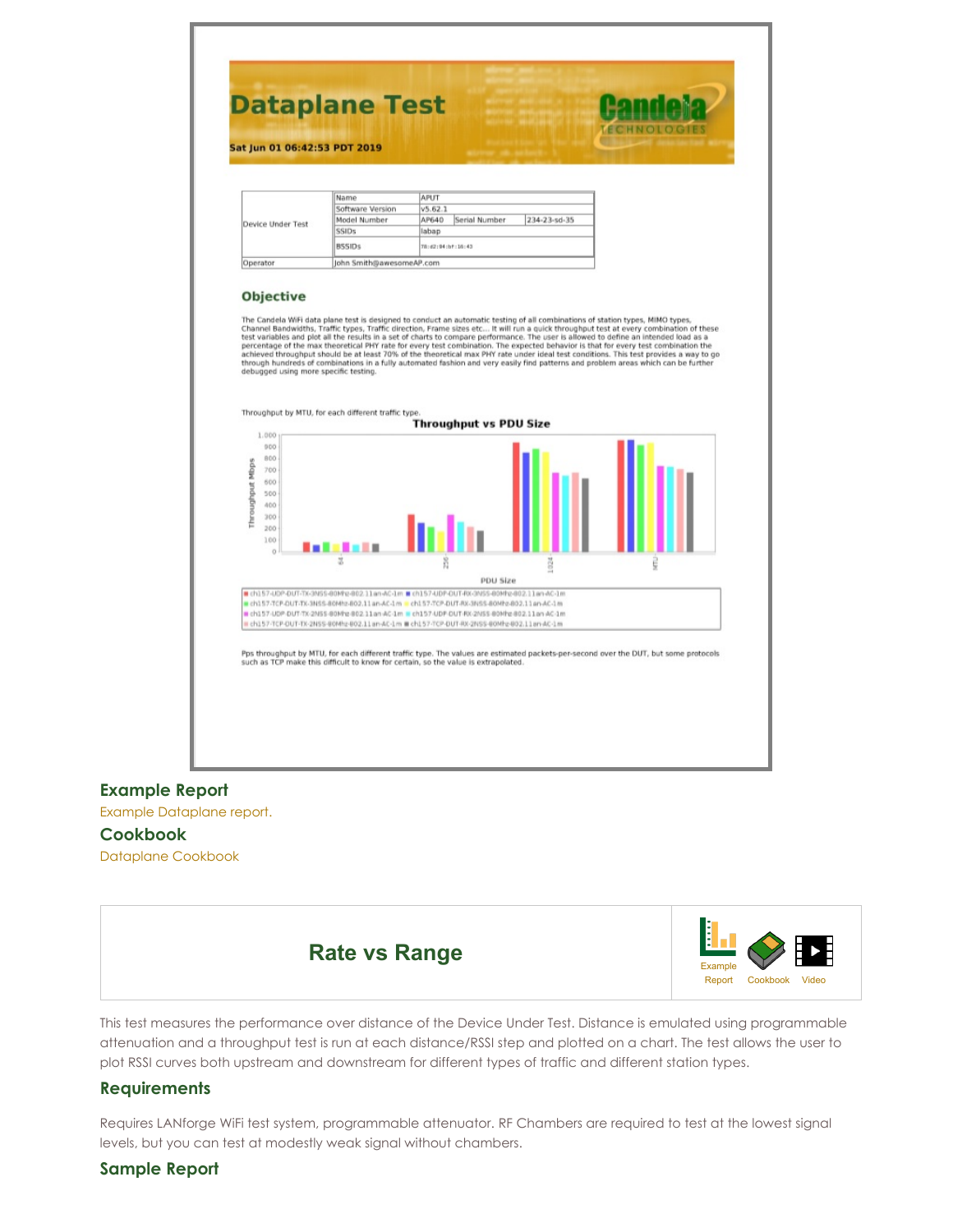

# **[Example](http://www.candelatech.com/examples/rate-vs-range-report-2019-06-01-09-23-55.pdf) Rate vs Range report.**

#### **Cookbook**

Rate vs Range [Cookbook](http://www.candelatech.com/cookbook.php?vol=wifire&book=rate-vs-range)



In the real-world the Device Under Test WiFi receiver is expected to handle stations at many different receive signal strengths and many different station transmit modulation and coding schemes (MCS rates). The Candela Receiver Sensitivity test provides an excellent way to test the DUT receiver for all combinations of station transmit power and MCS rates. It can report packet loss and throughput for all combinations. The test plots the receiver sensitivity curves and can provide a clear indication of problem patterns for certain combinations of Tx power and MCS rates. The expected behavior is for the DUT to achieved equal of better receiver sensitivity as defined by the spec for all RSSI and MCS settings.

### **Requirements**

Requires LANforge WiFi test system with Wave-2 radio (4x4 /AC), programmable attenuator. RF Chambers are required to test at the lowest signal levels, but you can test at modestly weak signal without chambers.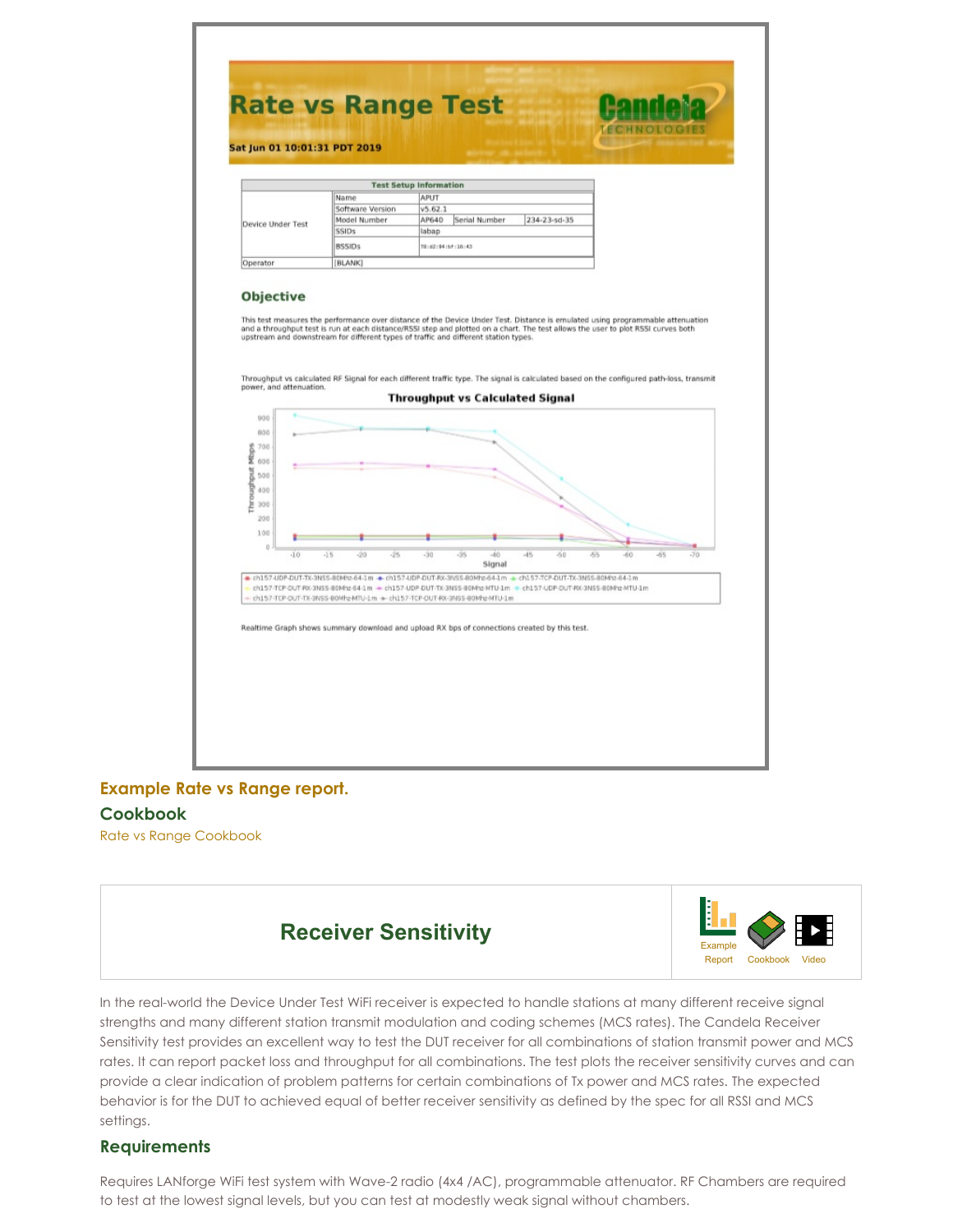#### **Sample Chart**



#### **Example Report**

Example Receiver [Sensitivity](http://www.candelatech.com/examples/rx-sensitivity-report-2019-06-01-08-37-04.pdf) report.

#### **Cookbook**

Receiver Sensitivity [Cookbook](http://www.candelatech.com/cookbook.php?vol=wifire&book=rxsens)



The Candela WiFi Capacity test is designed to measure performance of an Access Point when handling different amounts of WiFi Stations. The test allows the user to increase the number of stations in user defined steps for each test iteration and measure the per station and the overall throughput for each trial. Along with throughput other measurements made are client connection times, Fairness, % packet loss, DHCP times and more. The expected behavior is for the AP to be able to handle several stations( within the limitations of the AP specs) and make sure all stations get a fair amount of airtime both in the upstream and downstream. An AP that scales well will not show a significant over-all throughput decrease as more stations are added.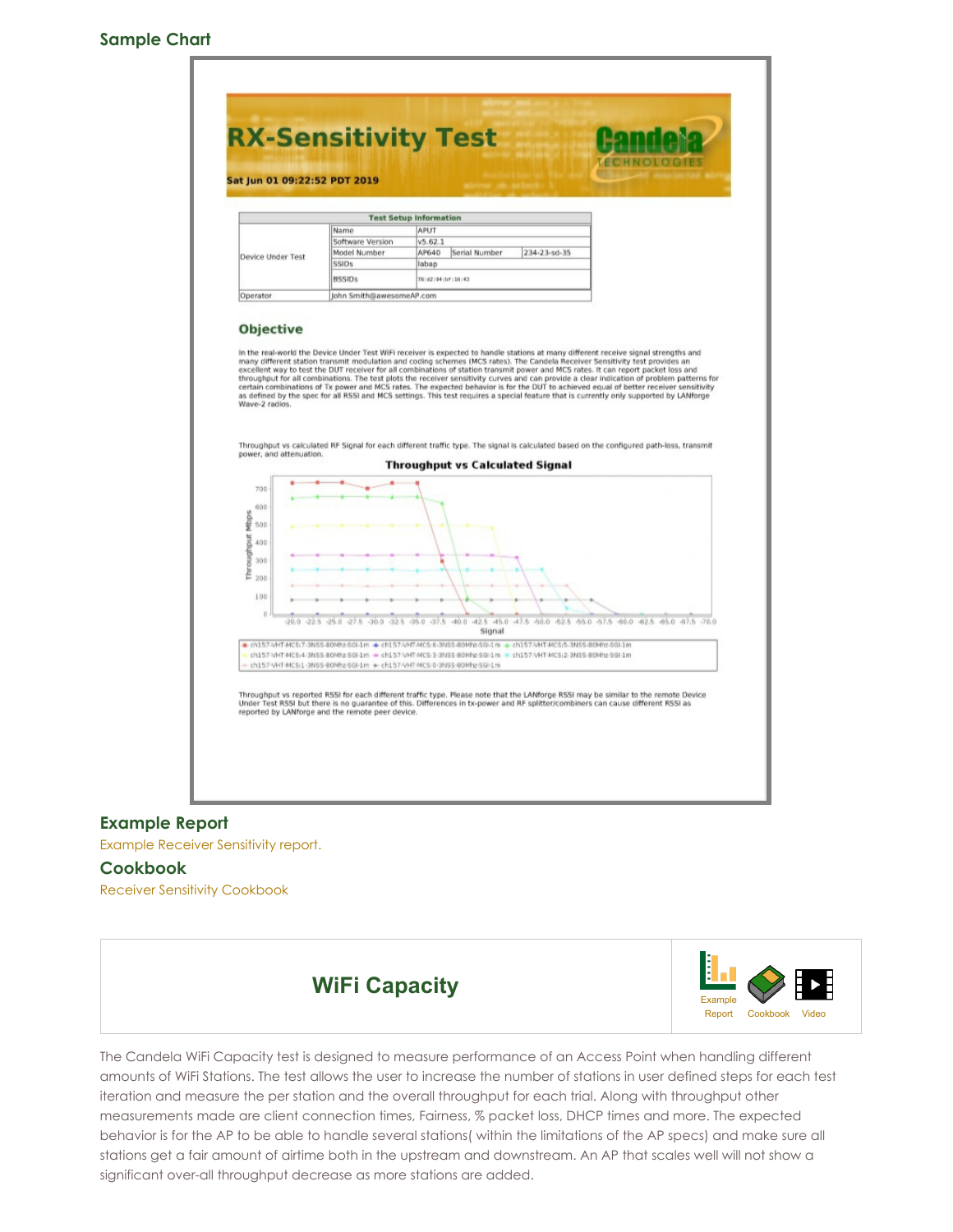#### **Requirements**

Requires LANforge WiFi test system. RF Chambers are suggested for repeatability and good performance. Programmable or fixed attenuators may be needed to attain optimal RF signal quality.

#### **Sample Chart**



#### **Example Report**

Example WiFi [Capacity](http://www.candelatech.com/examples/wifi-capacity-report-2019-06-01-01-16-49.pdf) report.

#### **Cookbook**

WiFi Capacity [Cookbook](http://www.candelatech.com/cookbook.php?vol=wifire&book=wifi-capacity-cv)

# **WiFi Mobility and Roaming**



The Candela Roam test uses the forced roam method to create and roam hundreds of WiFi stations between two or more APs with the same SSID on the same channel or different channels. The user can run thousands of roams over long durations and the test measures roaming delay for each roam, station connection times, network down time, packet loss etc.. The user can run this test using different security methods and compare the roaming performance. The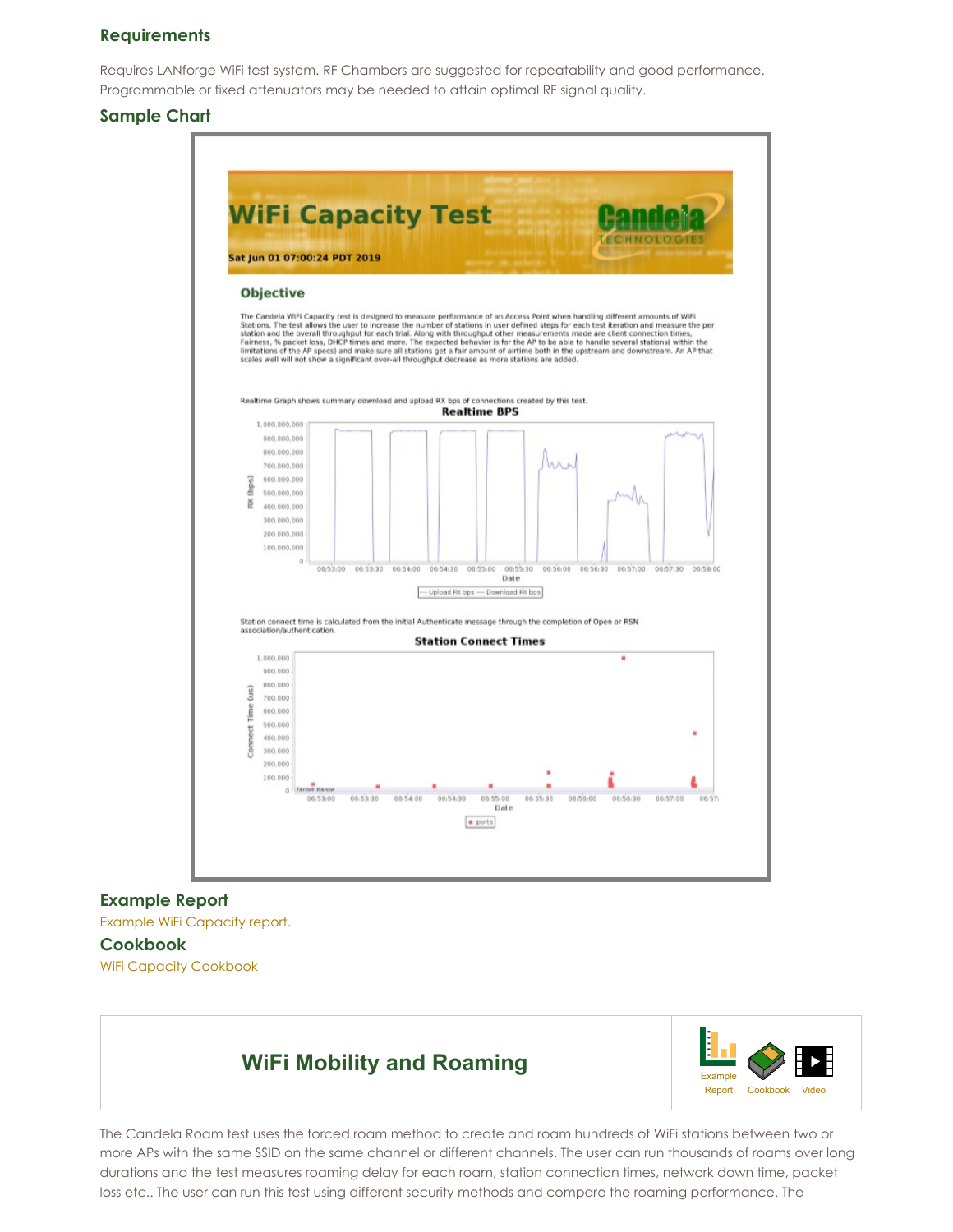expected behavior is the roaming delay should be 50msecs or less for all various kinds of fast roaming methods to avoid any form of service interruption to real-time delay sensitive applications.

#### **Requirements**

Requires LANforge WiFi test system. RF Chambers are suggested for repeatability and good performance. Programmable or fixed attenuators may be needed to attain optimal RF signal quality.

### **Sample Chart**



## **Example Report**

Example WiFi [Roaming](http://www.candelatech.com/examples/wifi-mobility-report-2019-06-07-07-43-44.pdf) report.

#### **Cookbook**

WiFi Roaming [Cookbook](http://www.candelatech.com/cookbook.php?vol=wifire&book=wifi-roam-cv) Example



The port reset test allows user to create lots of WiFi stations and connect them the AP under test and then disconnect and reconnect a random number of stations at random intervals. The objective of this test is to mimic a enterprise/large